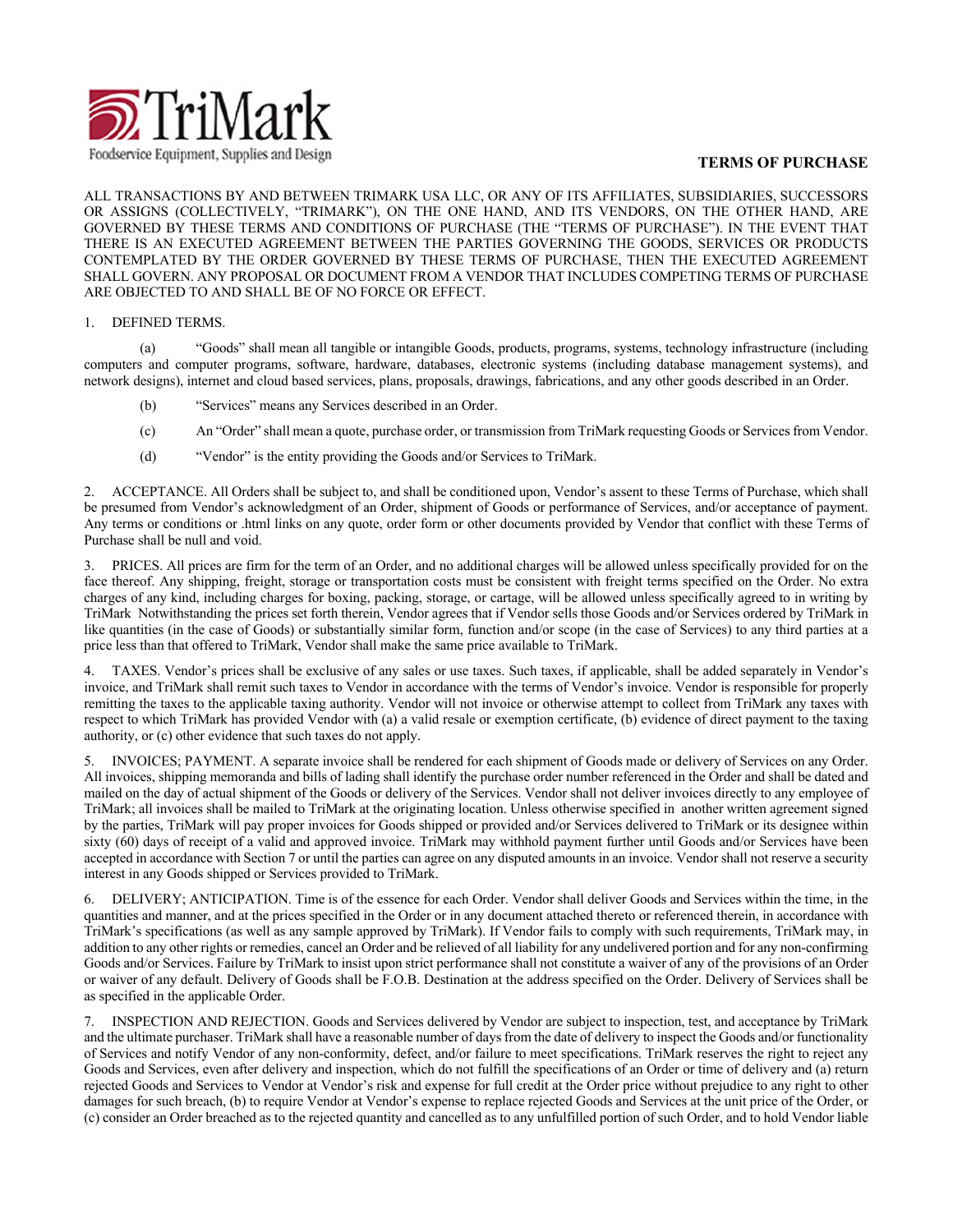for such breach and cancellation. Vendor is not relieved of the responsibility imposed by this clause, either as to proper packaging, quantity of materials, specifications or functional requirements, by reason of acceptance by TriMark or TriMark's customer.

8. TRIMARK'S INSPECTION OF VENDOR'S PROPOSALS. If an Order covers the design, construction, fabrication or implementation of Goods and/or Services by Vendor, the review or approval of Vendor's plans, proposals, drawings or other materials by TriMark shall not relieve Vendor of responsibility for errors in design, construction, fabrication, implementation or performance, nor constitute a waiver of Vendor's responsibility for complying with the specifications, warranties, and other conditions of such Order.

9. WARRANTIES. Vendor represents and warrants that all Goods and Services provided or delivered to TriMark, including without limitation, Goods and Services furnished as replacement or corrective Goods and Services, will be: (a) new (unless otherwise agreed in writing by TriMark), (b) free from defects in design, materials, and workmanship (including damage due to unsatisfactory packaging by Vendor); (c) merchantable as defined in Section 2-314 of the Uniform Commercial Code and fit for the use and purpose intended by the user; (d) in full and strict compliance with any description of the Goods and Services by Vendor; (e) in full and strict compliance with TriMark's specifications, drawings, and data, if any and of the quality, size, dimensions, scope and functionality Ordered; (f) does not and will not infringe, or constitute an infringement or misappropriation of, any copyright, trademark, trade secret, patent or other intellectual property right of a third party; and (g) free and clear of all liens and encumbrances. Vendor agrees that the warranties herein contained shall be in addition to any warranties either implied by law, made by the manufacturer or original seller of the Goods or Services, or expressly made by Vendor, and shall survive any inspection, delivery, acceptance, payment, expiration, or earlier termination of an Order, and any such warranties shall run to TriMark, its successors, assigns, employees, customers and users of the Goods. Vendor further warrants that (i) it complies with all federal, state, and local laws, ordinances, rules regulations and codes governing itself and the Goods and Servicesreferenced in an Order and (ii) that any Services performed under an Order will be performed in a professional and workmanlike manner consistent with applicable industry standards.

10. REMEDIES. In addition to any other rights and remedies TriMark or its customers may be entitled to, upon receiving written notice from TriMark or a TriMark customer that any Goods or Services Ordered are non-conforming or defective, all costs of handling and freight charges (if applicable) incurred for such return shall be paid by Vendor. If the non-conformity or defect is discovered after installation, Vendor shall pay the cost of removal and replacement with proper Goods and/or Services plus the cost of making good all work or other Services damaged or destroyed by or as a result of the non-conforming or defective Goods and/or Services or the removal or replacement of same. Cost of replacement, rework, inspection, repackaging, and transportation of such corrected Goods and Services shall be at Vendor's expense. Nothing herein shall limit TriMark's or its customers' rights in law or equity for damages resulting from delivery of defective Goods and Services or damage caused during the delivery of Goods or provision of Services.

11. CHANGES. TriMark shall have the right at any time, by written notice, in the form of a change Order delivered to Vendor, to make any changes it deems necessary to an Order. If such changes cause an increase or decrease in the amount due under an Order or in the time required for its performance, an equitable adjustment shall be made and such Order shall be modified in writing accordingly. Any claim for adjustment shall be deemed waived unless asserted by Vendor in writing within two (2) days from receipt by Vendor of a change Order. Price increases, extensions of time for delivery, and change in quantity or scope shall not be binding on TriMark unless evidenced by a form of change Order issued and signed by TriMark. Nothing contained in this clause shall relieve Vendor from proceeding immediately in the performance of an Order as changed.

12. INDEMNIFICATION. Vendor shall protect, defend, indemnify, and hold harmless TriMark, its officers, directors, employees, and agents, and their respective successors and assigns (each, an "Indemnified Party") from and against any and all suits, claims, actions, debts, damages, costs, charges, and expenses, including all court costs and reasonable attorneys' fees, and against all liabilities, losses, and damages of any nature whatsoever that an Indemnified Party shall or may at any time sustain or be put to by reason of or arising, directly or indirectly, from or in connection with (i) Vendor's performance or failure to perform as required by an Order, (ii) Vendor's breach of its obligations, representations, warranties or these Terms of Purchase or under an Order, (iii) the act or failure to act of Vendor or its employees, agents, or independent contractors, (iv) any defect or failure in the Goods or Services provided by Vendor, (v) any allegation by a third party that any portion of the Goods or Services (including TriMark's use thereof) or the manufacture (including any manufacturing method), use, importation, sale or offer for sale of the Goods or Services infringes, misappropriates or otherwise violates such third party's proprietary, intellectual property rights or other rights, and (vi) any tax liability resulting from Vendor's failure to pay, deduct or withhold any taxes.

13. INSURANCE. Vendor shall maintain at its own expense at all times occurrence-based liability insurance and product-liability insurance with a reputable and financially responsible carrier(s) for coverage in amounts not less than USD \$1,000,000 per occurrence, USD \$2,000,000 in aggregate, and all other insurance required by applicable law. Vendors providing Services relating to the handling, transmission or storage of sensitive data in the cloud or on an electronic device shall maintain cyber liability insurance with limits of \$10,000,000.00, and all other insurance required by applicable law. Vendor shall furnish insurance certificates as directed by TriMark, satisfactory in form and substance to TriMark, showing the above coverages, and providing for at least 10 days' prior written notice to TriMark by the insurance company of cancellation or material modification.

14. CANCELLATION. TriMark reserves the right to cancel an Order in whole or in part at any time, in which case TriMark's sole liability shall be for the payment for Goods and Services accepted or for a reasonable payment for Goods in the process of manufacture prior to cancellation or Services performed prior to cancellation. Any Goods or Services paid for shall become TriMark's property. The foregoing notwithstanding, if any good or service is a standard good or service not made exclusively to fill an Order, such Order or the applicable portion thereof is subject to cancellation by notice from TriMark prior to shipment or delivery, in which event TriMark shall have no liability to Vendor whatsoever.

15. PROPRIETARY AND CONFIDENTIAL INFORMATION. All information obtained by, communicated to or provided to Vendor from TriMark in connection with an Order or the Goods or Services and which is identified as confidential or proprietary or which a